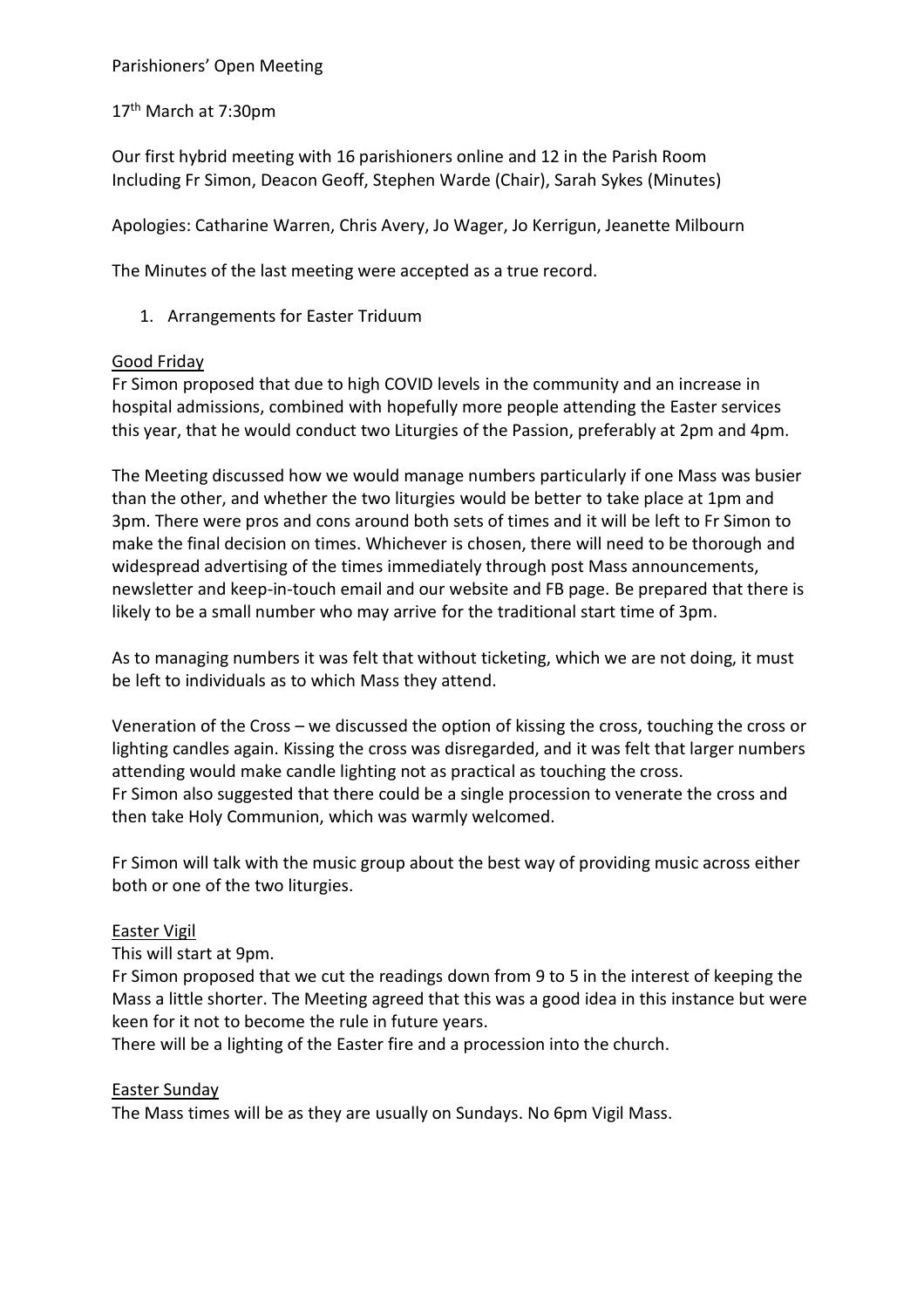### **ACTION**

- Decide on the Good Friday Mass times (Fr Simon)
- Speak with the music group about how best to provide music across the 2 Good Friday liturgies in particular, and across the Triduum in general. (Fr Simon)

## 2. Parish News

### Seating and social distancing:

The Chair announced that the seating signage at the end of the church pews have been removed now there were more people in church and we were often no longer sitting every other bench. It was confusing, especially for visitors, to do one thing while indicating another. However, we are still encouraging everyone to wear masks and keeping he windows open. The Chair also suggested that we could reserve 2 benches at the front on the Narthex side of the church for people to use who want to socially distance ie sitting in the first and third bench and closing the second and fourth.

This suggestion was felt to be impractical by the Meeting due to the 11am Mass already using all the benches and being full doing so. The number of people who could socially distance in this manner would be minimal. A couple of alternatives where suggested: a Mass designated socially distanced, or the Parish Room to be used for those who would prefer to social distance, or on one side of the church the pews would be used alternately and on the other all benches could be used.

After some discussion it was felt that, having social distanced for a couple of years now, people are used to leaving some space between in each other and so are in fact social distancing naturally. It was decided that we should not try to micro-manage the situation but to ask people to be aware of social distancing and keep some distance as best they can.

It was requested that the Parish Homepage should be updated with the current advice and information.

# Offertory Procession and Collection:

Fr Simon said he would be happy of the Offertory procession to restart but we must be sure to avoid possible contamination of the hosts through droplet spread. The Ciborium would need to be covered either with clingfilm or a lid – the lid being the preferred option. Alternatively, the procession could be symbolic without the hosts in the Ciborium. Collection – Fr Simon was keen that as few people as possible handle the collection baskets and that the cash would continue to be quarantined. It was felt that the collection as we used to know it was still not a good idea as it is impossible for the basket to not be handled. A better idea would be either to place baskets near the priest when he dispenses the communion or to have the baskets held for donations at the back of the church as people were leaving. The Meeting felt that the baskets at the exits is the preferred option.

### 3. Synodal Pathway summary

Ron Haynes, Roberta and Michanne were present at the meeting representing the group who had organised the Synodal process for the Parish.

Ron shared some links with the meeting where people could access documents containing a compilation of the comments and discussions made over the several weeks of meetings as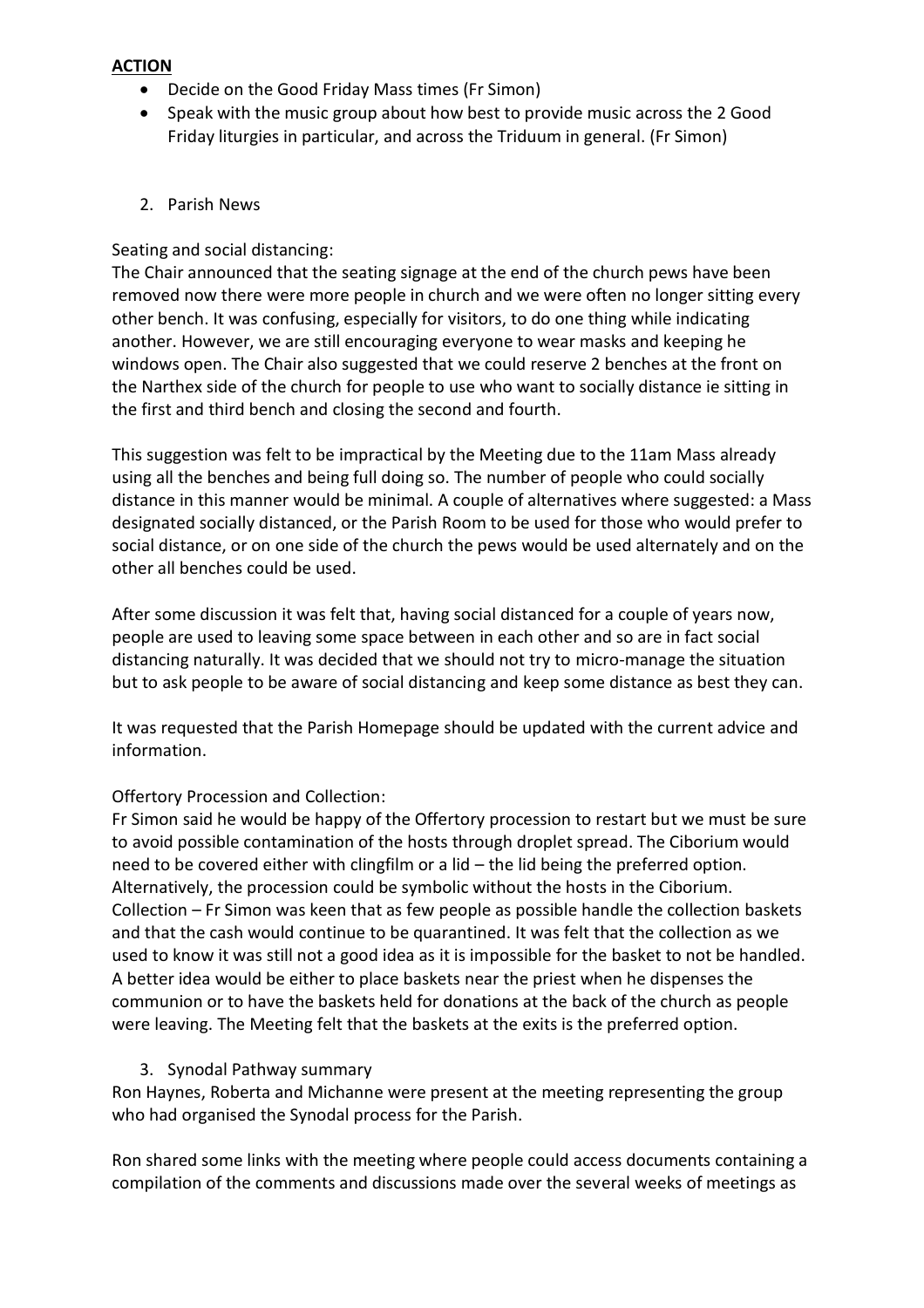well as the report which was sent to the Diocese. These documents will also go on our website in due course, and will also be circulated in the Keeping-in-Touch email.

Roberta gave a short summary of how the conversations had gone, reporting that it was felt that although it would have been good if more people had been involved in the discussions statistically the numbers attending over the weeks had been good. In addition to the weekly meetings, the SVP group had held two conversations and Helena had talked with the Confirmation group and Sue Price had done the same with the Yr6 pupils at the school. The children's responses have been compiled separately so that they don't get lost among the adult voices.

The points that came up most frequently were:

- The need to restart social activities
- Better supporting families, in particular with the education and formation of the children
- The need for ongoing education and support of our young people that continues past preparing them for the Sacraments
- Adult faith education to learn more about our faith and learn more about each other
- Improve outreach (especially in new communities like Northstowe).
- Concern about the new translation of the Liturgy being an impediment to praying the Mass

It was interesting to hear that other dioceses have had similar hot topics.

The group organising the synodal process have started to identify the challenges and actions which need to be taken forward within the Parish and Roberta mentioned the following:

- How can we make the exterior impress of our church more welcoming [As an aside to this Fr Simon mentioned that the car park monitoring company were amenable to switching off the car park checks with notice, and this would be the case for Maundy Thursday and Good Friday, and also going forward for funerals and on occasions such as First Holy Communion Mass, when we are more likely to have visitors to the Parish].
- Find ways of welcoming families, helping them to pass on the faith, support them in the faith development of the children.
- That we should move away from the '4 communities within 1 parish' syndrome which naturally form around the Masses we attend by doing more things as a whole parish.
- To support adults in developing their faith through opportunities similar to the Alpha course. Sycamore by Fr Stephen Wang was suggested.
- More, and varied in style, prayer groups, bible study and craft groups.
- We are a parish of many teams how can we encourage new team members to join these teams? And how can we act as one team more often?

Jeannette Milbourn has agreed to compile the list of priority action areas for review by the Synodal planning group and any other parishioners interested to help. It will then be circulated with the aim to start getting some teams together to work on each of the main action areas (with the idea that people can commit to these on a time-limited basis). The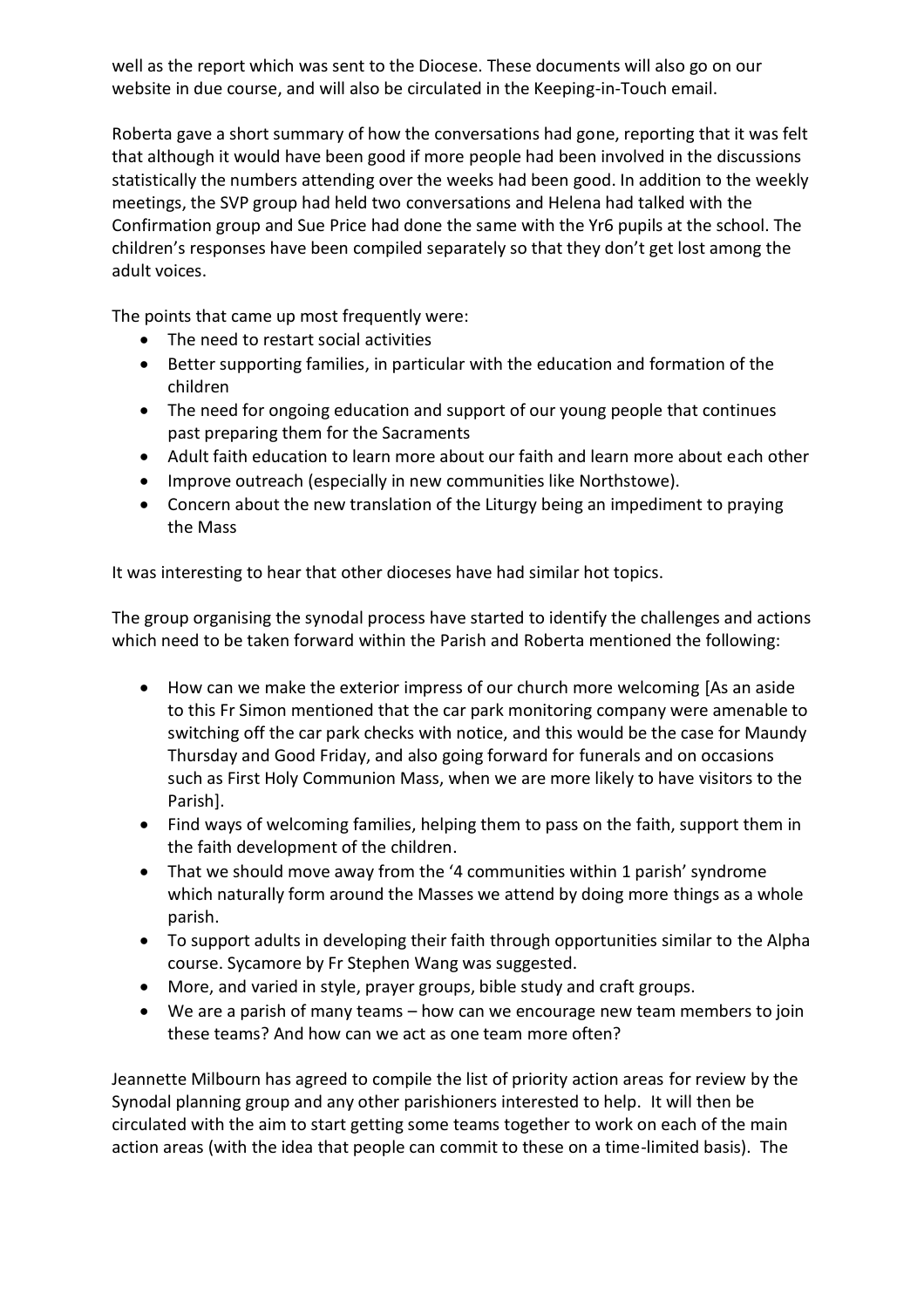aim should be to have the list together before Easter and to try to get some of these groups functioning before our next Open Meeting, when we can review progress

The Chair thanked all who had come together and taken on a lot of work to organise and run the process for the Parish. He asked whether it was the intention of the group to keep going and follow through with some of the suggestions and ideas that had come out of this process. The members of the group present felt that this would be something they would be prepared to do in conjunction with others within the parish, dividing up what needs to be done and sharing the burden of work.

## **DISCUSSION**

In addition to the above points, Fr Simon mentioned that we as a Parish should also work out how to foster and support a Catholic Community in Northstowe, which when it is completely build, will be the largest town in the area after Cambridge. Deacon Geoff is also concerned about this and is working to make the Catholic voice heard as plans are made for accommodating faith groups and building places of worship in the town.

The suggestion was made that a pastoral worker could be employed by us, perhaps jointly with another parish, who could help coordinate any priority projects for the parish such as working with Catholics in outlying communities and villages which fall within our parish boundaries.

Teresa Campbell put in a plea for the development of prayer groups in the Parish.

It was felt that putting these requests into action should be started by producing a list of the main points to be tackled, putting together groups of parishioners to develop a plan with targeted actions and a set time frame to work on achieving these.

The idea of running a variety of workshops was suggested ie for music and liturgy, for Children's Liturgy, for communications, for refreshing ministries.

# **ACTION**

- Compile the list of priority action areas for review by the Synodal planning group and any other parishioners interested in helping before Easter (Jeanette Milbourn)
- Circulate the priority action list and aim to get some teams together to work on each main action area before the next POM. (Synodal planning group)
- 4. Finance

Parish Treasurer, James Dore, gave an end of year report on the Parish's finances. Income was down a little but has held up well thanks to those who were donating via Standing Order, despite the fact that Mass attendance numbers were lower due to the pandemic. Expenses have also been lower than predicted for the year, having only spent £15k of an expected £35k expenditure, and our reserves are very healthy at just over £200,000.

### **DISCUSSION**

Fr Simon mentioned that Sandra Portas is visiting Parishes and running a husbandry programme for skills, talents, as well as money, picking up after the end of the Alive in Faith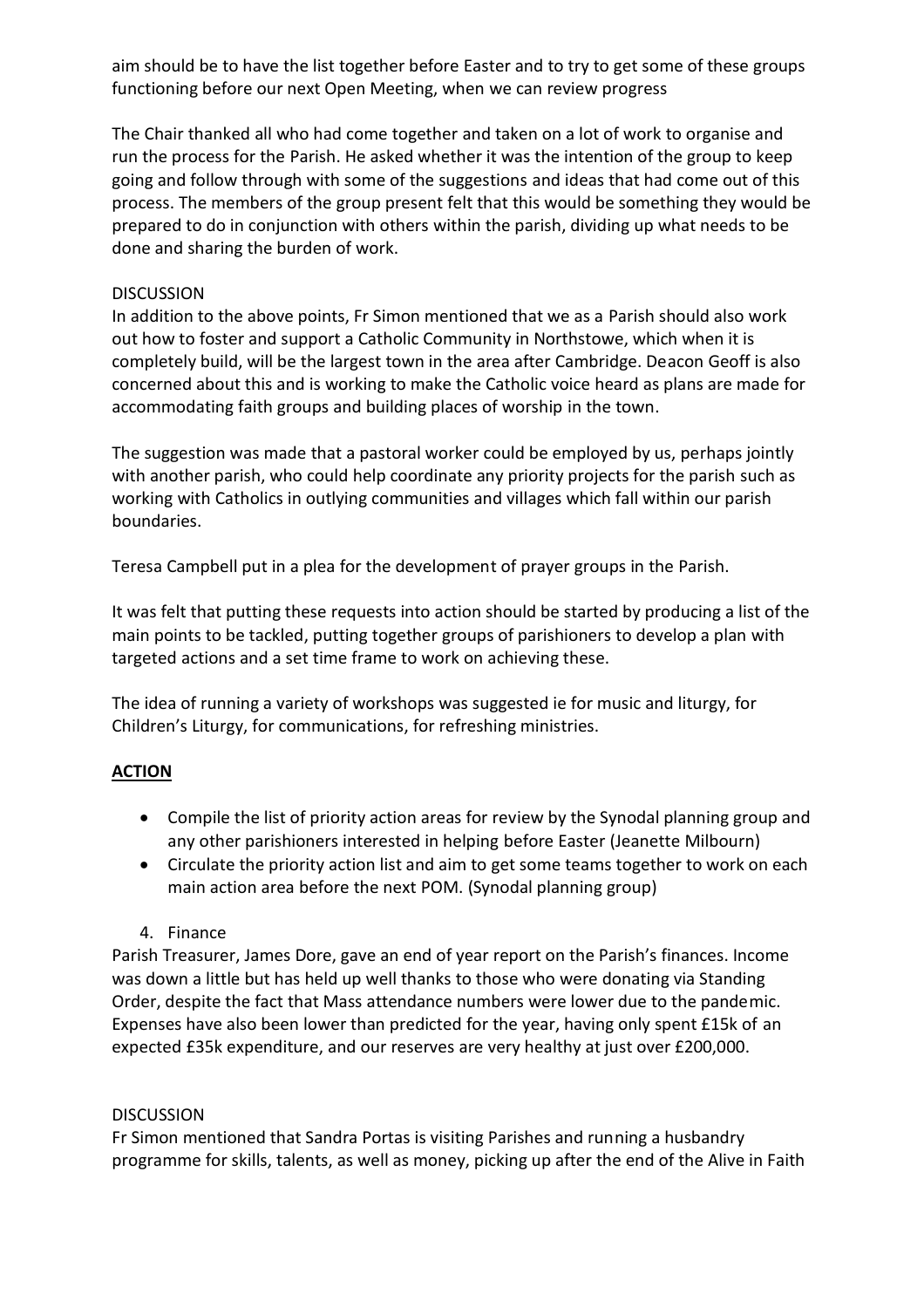project. She'll be visiting our Parish at some point as she makes her way around all the parishes in the Diocese.

We talked about, with collections being difficult to reinstate, whether we could install a donor point on the wall of the church. Although initial set-up costs could be expensive, it is something that will be considered by the Finance Group. Fr Simon reported that OLEM are positive about theirs. He also mentioned that Cardinal Hume had suggested that people should aim to donate the equivalent of 1 hours earning per week. He felt this was a good way to approach considering how much to give as the calculation adapts to each person's earnings.

He also mentioned that the Diocese Finance Director has recently resigned and the job is being managed temporarily by one of the Deacon's at Newmarket until a replacement can be found. The Diocesan income is currently lower than pre-pandemic levels due to the general drop in income that all parishes have experienced. We send 37% of our income to the diocese, but when that income drops the 37% we send to the diocese is also consequently a lower amount.

James confirmed that if we wanted to move forward with the idea of hiring a pastoral worker as mentioned above in these minutes then this would be something the Parish could afford at present.

Collection envelopes have also been restarted by Jim Scally.

# 5. Parish Groups

SVP Update from Catharine Warren, read by The Chair:

The Maundy Thursday collection will be for the work of the SVP. We have decided to send the money to SVP groups in Romania who are supporting Ukrainian refugees. And as we are not forgetting South Sudan, SVP will match any amount (up to £500) collected for Romania/Ukraine with funds from its existing reserves and donate those to Sudan (to make sure Sudan does not lose out from the current focus on Ukraine)

We want to arrange some activities this year, including trip to a Garden Centre in May, and a Mass of Anointing possibly in late July.

It is hoped the Annual SVP Pilgrimage of the Sick to Walsingham will go ahead this year. The date planned for this is Sunday 3rd July.

CAFOD update Serga Collett

Unwanted Christmas Gifts sale - After having made a total of £300 through this sale, the CAFOD and SVP groups are reviewing whether this will take place after Christmas 2022. Walk Against Hunger – we have reached Italy walking over 1,000 miles in the last 2 weeks, and our JustGiving page has received £630 in donations so far.

Family Fast Day – there was an 100% increase in donations through the contactless unit this year with £700 being received. We await the counting of the cash received.